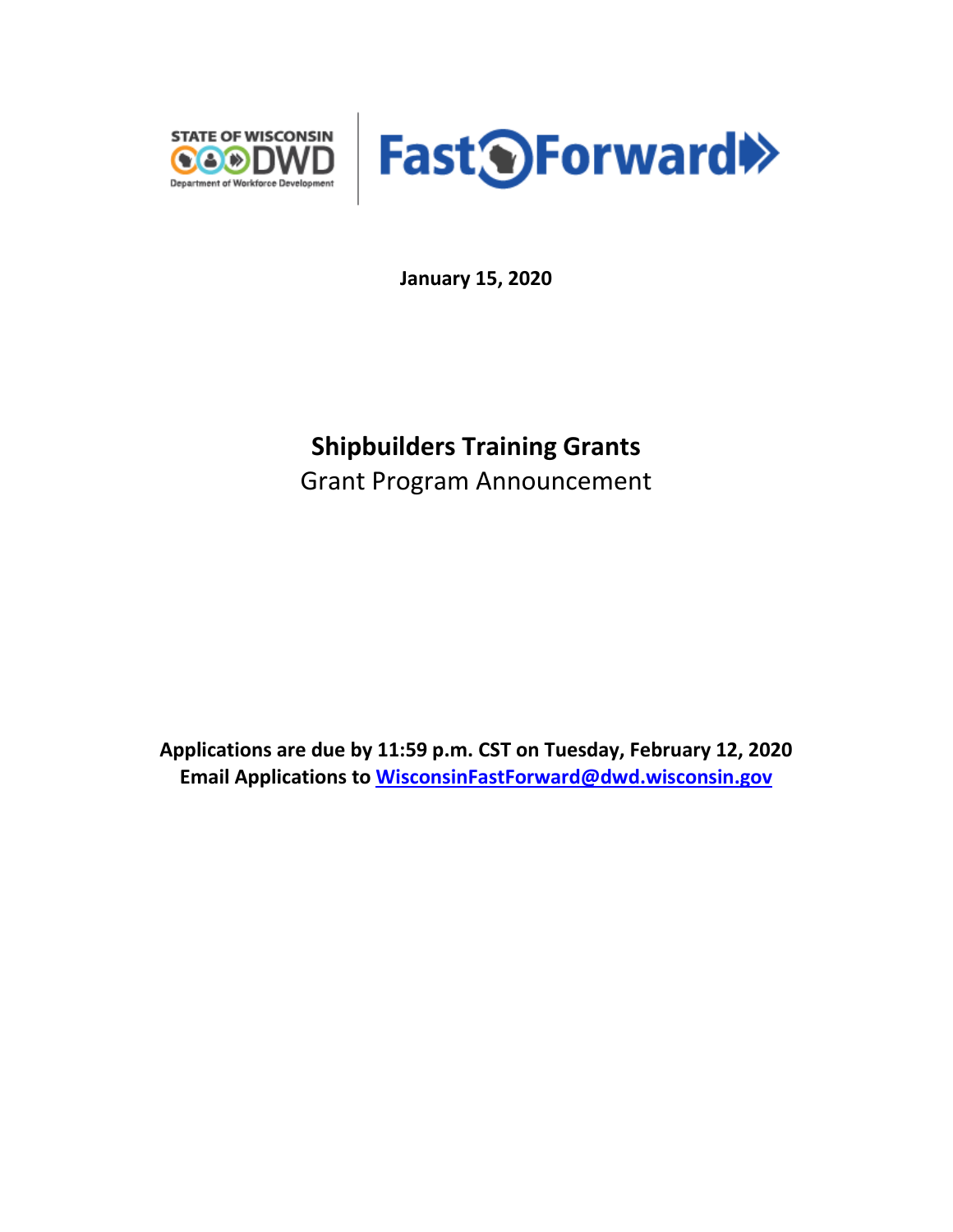The Wisconsin Fast Forward (WFF) grant program encourages increased collaboration between Wisconsin's workforce, employers, local or regional economic development organizations, workforce development boards, post-secondary institutions, and private training providers to develop and implement business-led training programs.

**Wisconsin Fast Forward Program:** The standard WFF program is a state funded grant program to provide employer-focused worker training grants. The Office of Skills Development (OSD) at the Department of Workforce Development (DWD) administers the grant program. Additionally, OSD works to encourage the development of innovative solutions at the local and regional level that bring together employers, educators, workforce development entities, and economic development organizations to meet area workforce demands. The 2017-19 biennial budget allows for expanded WFF initiatives to meet identified needs. The 2019-20 biennial budget continues this focus.

This WFF grant is only available to Wisconsin shipbuilders with 1,500 or more employees that designs and constructs vessels 40 feet in length or greater for commercial or government use that is operating a shipyard facility geographically located in Wisconsin. The purpose of this grant program is to advance innovation, efficiency, competitive operations, and quality ship construction in Wisconsin shipyards by enhancing shipbuilding-related employee skills and productivity.

**Legislative Authority:** Legislative authority for this grant is found at Wis. Stat § 106.27 (1u).

### **Program Overview**

**Definitions**: The following definitions are used throughout the Grant Guidelines:

- **Applicant** means a firm submitting a proposal in response to this Grant Program Announcement
- **Grant** means the transfer of things of value to a recipient to carry out public purpose of support or stimulation authorized by law
- **Grantee** means the recipient of a grant award
- **Contract** (grant) means a legal document that defines the expectations and obligations of the parties to the contract
- **Grant Recipient** means proposer awarded the contract
- **Shipbuilder** is defined as a Wisconsin company with 1,500 or more employees that designs and constructs vessels 40 feet in length or greater for commercial or government use that is the operating company of a shipyard facility geographically located in Wisconsin
- **State** means State of Wisconsin

**Grant Program Announcement Summary:** The purpose of this grant is for shipbuilders in Wisconsin to design and implement training programs that enhance shipbuilding-related employee skills and productivity as authorized under 106.27 (1u). Up to \$1,000,000 is available in the 2020 fiscal year to shipbuilders in this state to train new and current employees. Applicants must propose a training program that:

- Results in training participants finding and retaining employment, and/or results in incumbent workers earning higher wages post-training completion;
- Provides trainees with the education and skills determined necessary by the employer(s) to enhance the stability and growth of the business;
- Provides opportunities for income and career growth for trainees; and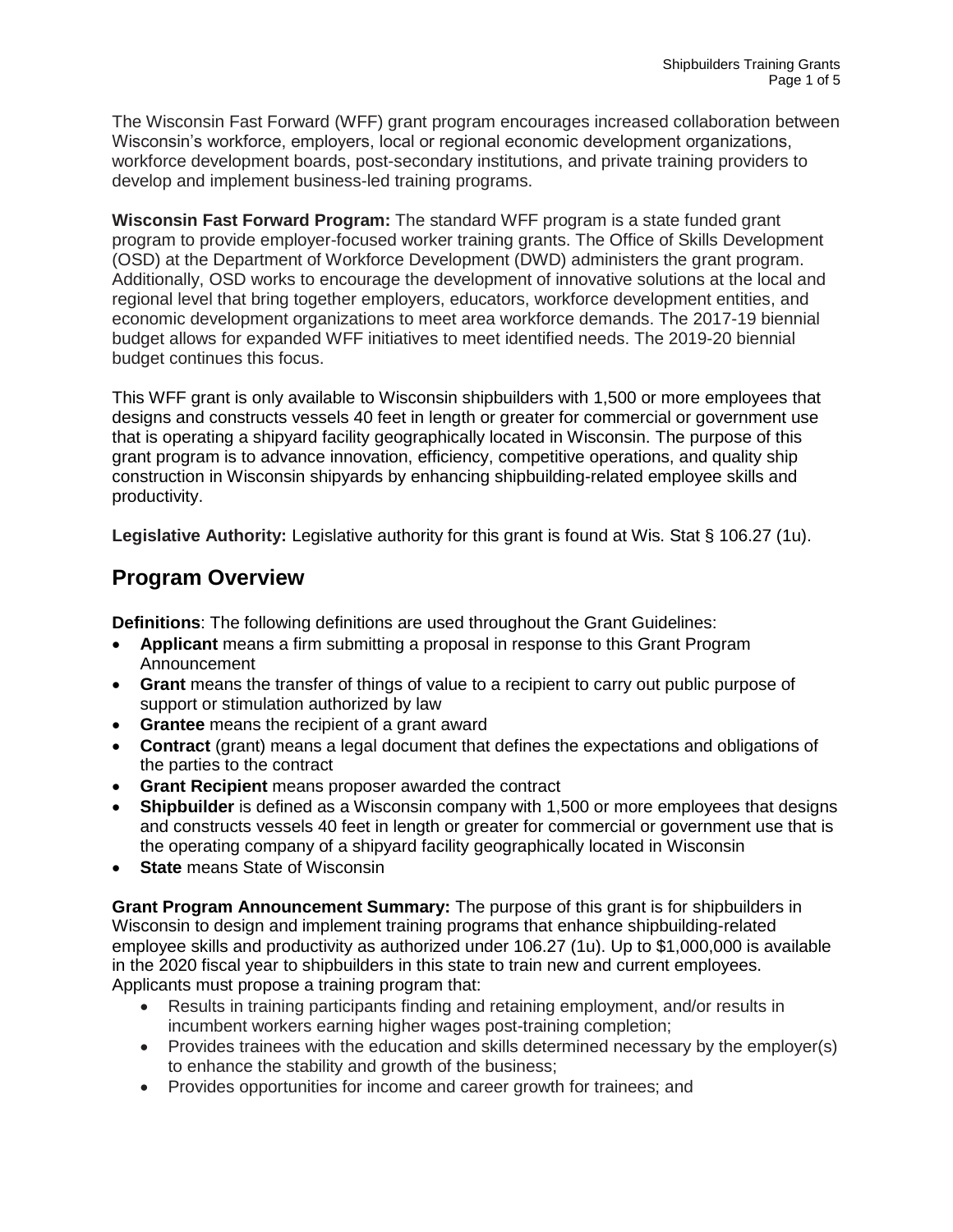• Includes at least one employer committing to the employment of new workers and/or incumbent worker wage increases, unless precluded under an existing union contract.

| <b>Grant Program Highlights</b> |  |
|---------------------------------|--|
|---------------------------------|--|

| <b>Total Grant Program</b> | Total grant program of \$1,000,000 for grants in the 2019-20 fiscal year                                                                                                                                                                                                     |
|----------------------------|------------------------------------------------------------------------------------------------------------------------------------------------------------------------------------------------------------------------------------------------------------------------------|
| Individual Award           | May be up to \$1,000,000 in the 2020 fiscal year                                                                                                                                                                                                                             |
| <b>Eligible Applicants</b> | This WFF grant is only available to Wisconsin shipbuilders with 1,500<br>or more employees that designs and constructs vessels 40 feet in<br>length or greater for commercial or government use that is operating a<br>shipyard facility geographically located in Wisconsin |
| Use of Grant funds         | Activities related to the recruitment and training of shipbuilding<br>employees to enhance shipbuilding-related employee skills and<br>productivity                                                                                                                          |
| <b>Terms of Award</b>      | Grants will be awarded as cost reimbursement contracts, with an<br>anticipated contract start date of March 6, 2020                                                                                                                                                          |

### **Important Dates: Applications are due by 11:59 p.m. CST on February 12, 2020.**

Applications must be submitted by email to [WisconsinFastForward@dwd.wisconsin.gov](mailto:WisconsinFastForward@dwd.wisconsin.gov)

| <b>GPA Released</b>                                    | January 15, 2020                                                                                                                                                         |
|--------------------------------------------------------|--------------------------------------------------------------------------------------------------------------------------------------------------------------------------|
| <b>GPA and Application</b><br><b>Process Questions</b> | <b>January 28, 2020</b><br>Email questions to <b>DOProcurement@dwd.wi.gov</b> at or before 4 p.m.<br><b>CST</b>                                                          |
| GPA and Application<br><b>Process Answers</b>          | February 3, 2020<br>Responses to questions posted at WisconsinFastForward.com                                                                                            |
| Application<br>Submission                              | February 12, 2020<br>Email application package (application, required forms, and supporting<br>documents) to WisconsinFastForward@dwd.wisconsin.gov by 11:59<br>p.m. CST |
| <b>Projected Grant</b><br>Awards<br>Announcement       | March 2, 2020 at 3 p.m.                                                                                                                                                  |
| <b>Anticipated Contract</b><br><b>Start Date</b>       | March 6, 2020                                                                                                                                                            |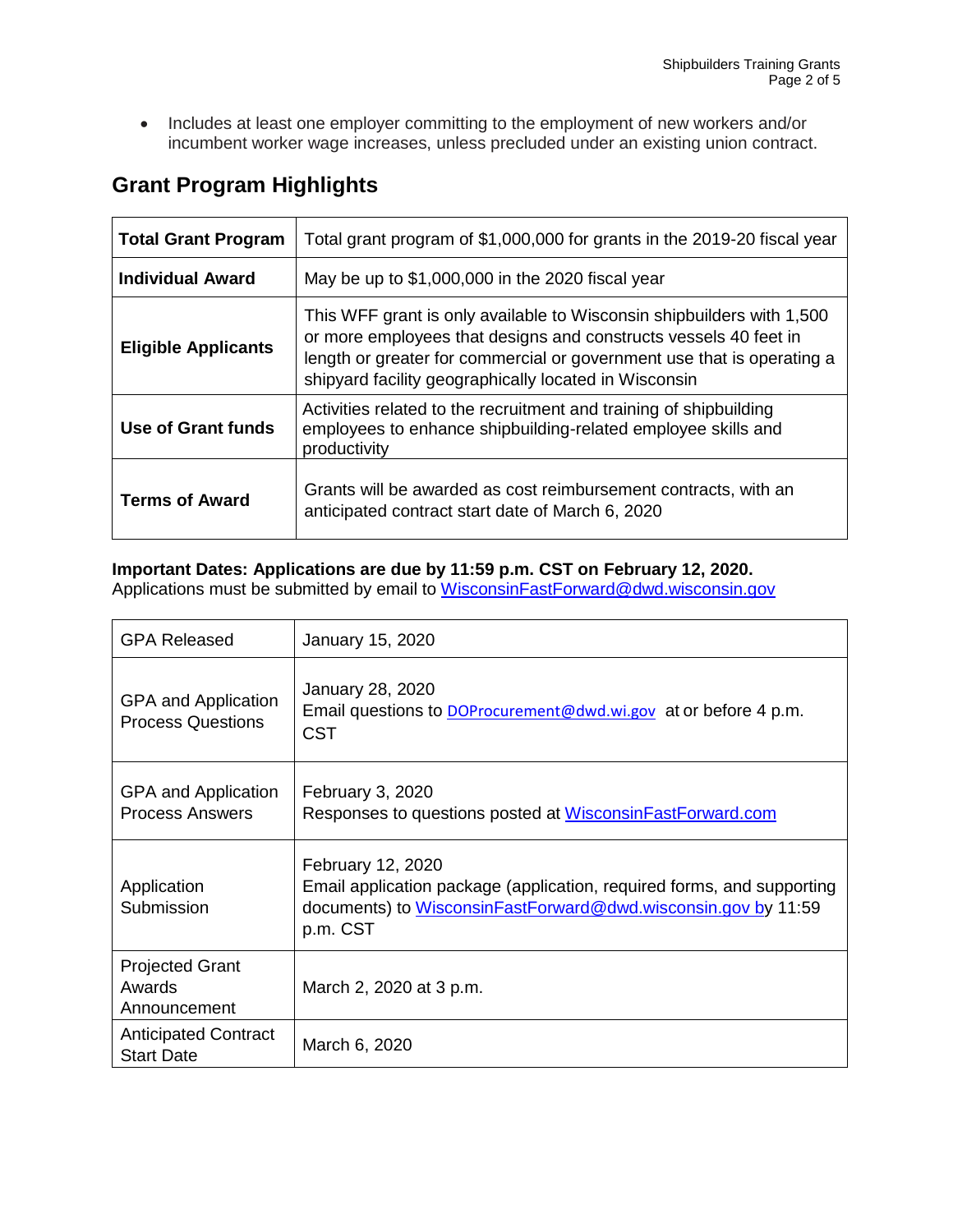**Any questions or clarifications related to this grant program announcement must be submitted in writing via email to** [DOProcurement@dwd.wi.gov](mailto:DOProcurement@dwd.wi.gov) before 4 p.m. CST on January 28, 2020. Responses will be posted at [http://www.wisconsinfastforward.com/wff\\_standard.htm](http://www.wisconsinfastforward.com/wff_standard.htm) on February 3, 2020.

In the event that it becomes necessary to provide additional clarifying data or information, it will be posted at [http://www.wisconsinfastforward.com/wff\\_standard.htm](http://www.wisconsinfastforward.com/wff_standard.htm)

Attempts by applicants to otherwise contact DWD about this grant program may result in the rejection of their application.

## **Additional Information**

**Application Forms, Instructions, Checklists, and Process:** You can access the application, along with the application, and guidelines at [www.wisconsinfastforward.com/wff\\_standard.htm](http://www.wisconsinfastforward.com/wff_standard.htm) To submit, email the application package to [WisconsinFastForward@dwd.wisconsin.gov](mailto:WisconsinFastForward@dwd.wisconsin.gov)

#### **Letters of Commitment:**

• **Partner letters of commitment or support:** Applicant may include attestation on organization letterhead regarding partnership expectations and any other elements that inform the application.

**Grant Amount:** The total amount available for grants is \$1,000,000 in the 2020 fiscal year. All eligible grant expenses will be reimbursed as per individual contract specifications when expenses are:

- Documented by grantee, per the contract
- Approved by DWD

**Eligibility:** To be considered for an award, an applicant must meet the following conditions:

- Applicant must be a Wisconsin shipbuilder with 1,500 or more employees that designs and constructs vessels 40 feet in length or greater for commercial or government use that is operating a shipyard facility geographically located in Wisconsin
- Applicant must train new and current employees
	- $\circ$  Applicant must retain employment of trainees who successfully complete training Current employees must increase their wages based upon increased skill development

**Due Diligence:** All applicants are required to complete the Due Diligence form found in the grant application. Applicants that meet any of the following criteria may be automatically disqualified and will not be scored:

- The Applicant has not been in operation for more than 24 months
- Within the last 24 months, the Applicant has been required to provide a Worker Adjustment and Retraining Notification (WARN) notice under 29 U.S.C. § 2101 et seq., or a notice under Wisconsin's Business Closing and Mass Layoff Law, Wis. Stat. § 109.07 (listed on the Layoff Notices found here: [https://dwd.wisconsin.gov/dislocatedworker/warn/\)](https://dwd.wisconsin.gov/dislocatedworker/warn/)

• The Applicant has been found to have violated the Unemployment Compensation laws, Wis. Stat. ch. 108, within the last 24 months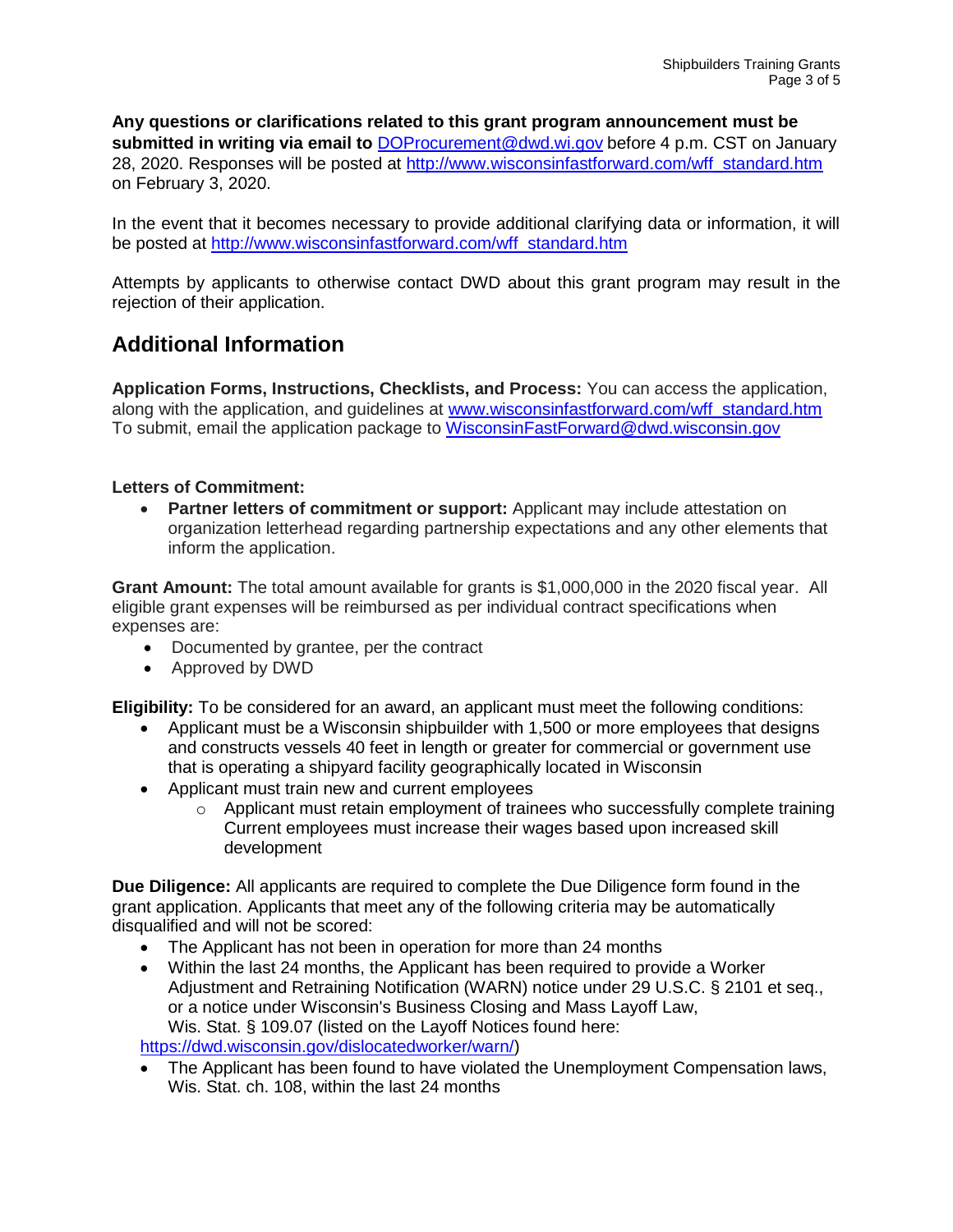- The Applicant has been found to have violated the Worker's Compensation Act, Wis. Stat. ch. 102, within the last 24 months
- The Applicant is on the Department of Administration's list of vendors who are not in compliance with Wis. Stat. § 77.66, found here: [http://vendornet.state.wi.us/vendornet/wocc/CertList.pdf,](http://vendornet.state.wi.us/vendornet/wocc/CertList.pdf) unless they demonstrate that they have come into compliance since the last posting date of the list
- The Applicant's status is "registered" or otherwise in good standing with the Department of Financial Institutions
- Within the last 24 months, the Applicant has been found to have violated the Wisconsin Fair Employment Act, Wis. Stat. § 111.31 et. seq., or employment regulations under Wis. Stat. ch. 103
- The Applicant is not listed as ineligible on the Department of Administration's Office of Contract Compliance Vendor Directory, found here: <https://vendornet.wi.gov/Procurement.aspx>
- The Applicant is not listed as a delinquent taxpayer with the Wisconsin Department of Revenue, at<https://www.revenue.wi.gov/Pages/Delqlist/DelqSearch.aspx>

Organizations are strongly encouraged to verify that there are no unresolved issues in these areas prior to submitting the application or should provide a detailed explanation with the application.

**Eligible Expenses:** Expanded Wisconsin Fast Forward funds shall be used for direct project expenses. These include:

- Program design and implementation
- Training activities to teach skills essential for shipbuilding
- Tuition for courses essential to shipbuilding
- Administrative expenses limited to five percent of total award

**Ineligible Expenses:** Wisconsin Fast Forward funds may not be used for the purchase of real estate or other capital assets/equipment, facility construction or remodeling, wages, stipends, or fringe benefits for trainees.

**Supplement not Supplant:** All funds cannot replace existing federal, state, or local government funding**.** Substituting existing funds with state grant funds will result in additional fiscal monitoring and may result in an audit. Violations of permissible expenses may result in suspension of current or future funds under this program, repayment of monies awarded under this grant and/or possible civil and/or criminal penalties.

**Grant Evaluation:** The evaluation committee will evaluate grant applications for compliance with grant guidelines and specifications cited in this document.

**Scoring:** Applications will be ranked by high score and awarded based upon ranking and availability of budgeted funds. Funds will be awarded based in order of highest to lowest score until budgeted funds are exhausted. Applications must score at least of 50 out of the total of 100 points to merit funding consideration.

- Project Need Statement (20 points)
- Program, Design, Cost & Implementation (25 points)
- Program Objectives and Outcomes (30 points)
- Economic Impact (25 points)